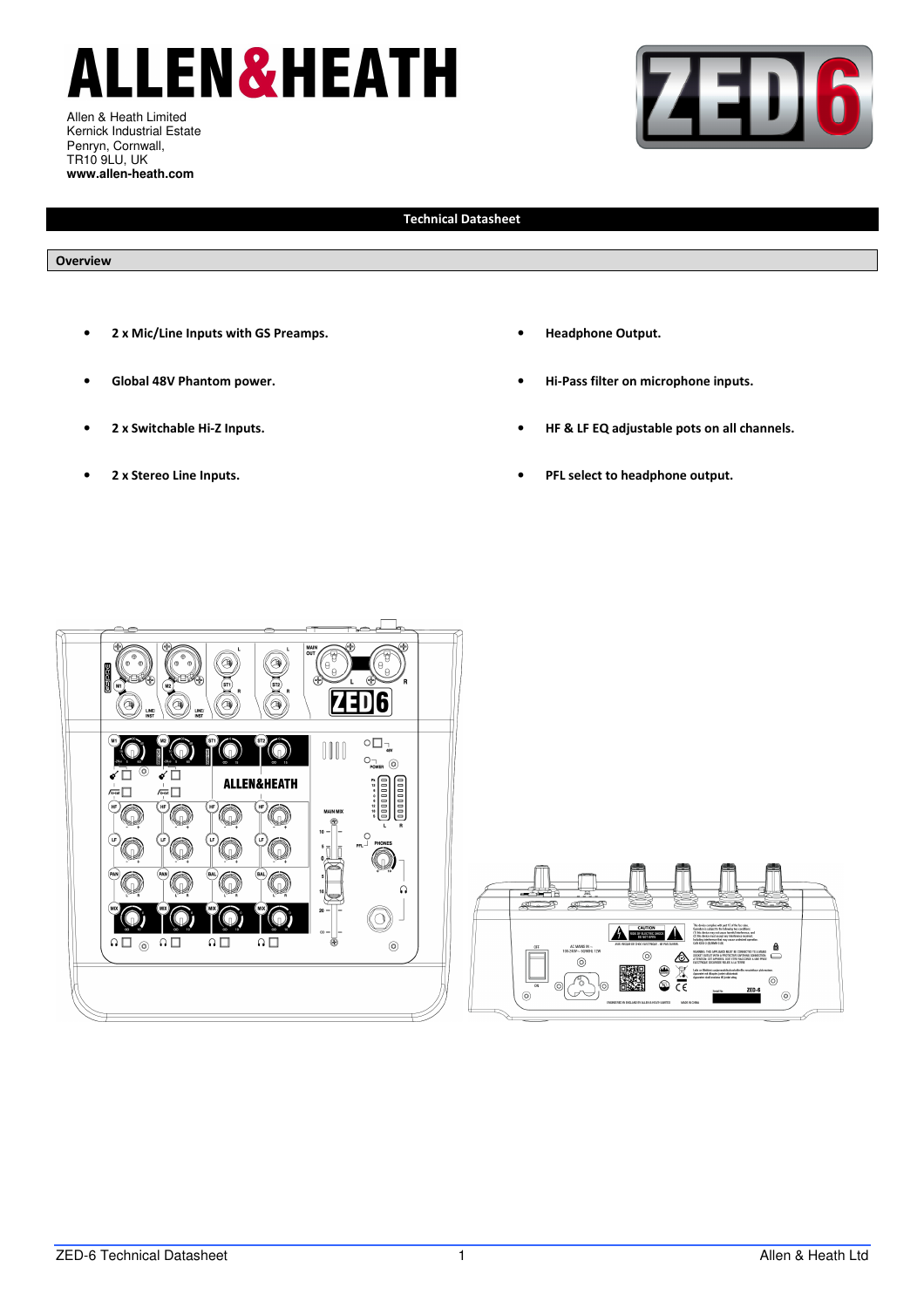### **A&E Specifications**

The mixer shall be a compact and portable analog mixer with two mono and two stereo input channels mixing to a stereo Main Mix output. The mixer shall weigh no more than 1.27kg (2.8lbs).

Each mono input channel shall have an XLR Microphone connector and Line level quarter-inch jack connector and shall be equipped with High Pass Filter and 2-band equaliser circuit.

Stereo input channels shall use quarter-inch jack connectors, and shall have a fixed 2-band EQ.

All XLR Microphone inputs shall have the ability to power Condenser Microphones requiring 48 Volt Phantom Power. This shall be switchable and have a red LED to indicate activation.

There shall be two high-impedance jack inputs on mono channels, which can handle a normal line level or a low level input directly from a guitar pickup, allowing instruments such as guitars to be plugged straight into the mixer without the need for a DI box.

XLR Mic input characteristics shall conform to a Gain Min/Max of 6dB to 60dB with a maximum input level of 13dBu.

Quarter-inch jack Line input characteristics shall conform to a Gain Min/Max of -14dB to 40dB with a maximum input level of 18dBu.

The mixer surface shall include independent rotary control for each input channels gain, level and mix. Each channel should have an individual Pan control and a [PFL] switch to route to the headphone output. An LED shall indicate when a [PFL] channel is active.

The Headphone output should use a quarter-inch jack connector with a rotary to control output level.

The L&R outputs shall have XLR connectors and be controlled via a mix output fader. Level indication shall be via a stereo eight segment LED display.

It shall have a built in power supply accepting AC mains voltages of 100~240V, 50/60 Hz, 12W max via an earthed 3-pin IEC C6 male connector mounted on the rear chassis.

A switch shall be provided near the mains inlet to isolate the mixer from the incoming mains supply.

Recommended operating temperature for the mixer shall be 0 to 35 degrees Celsius.

The unit shall be the Allen & Heath ZED-6.

#### **Technical Specifications**

| <b>Operating Levels</b>                                              |                                            |  |  |  |  |  |  |
|----------------------------------------------------------------------|--------------------------------------------|--|--|--|--|--|--|
| Input                                                                |                                            |  |  |  |  |  |  |
| Mono channel (XLR) Input (For Nominal OdBu)                          | -5dBu to -60dBu (+13dBu in max)            |  |  |  |  |  |  |
| Mono channel Instrument/Line Input (Jack socket)                     | +14dBu to -40dBu (+17dBu maximum)          |  |  |  |  |  |  |
| Stereo Input (Jack sockets)                                          | OdBu nominal (control = Off to +15dB Gain) |  |  |  |  |  |  |
| Output                                                               |                                            |  |  |  |  |  |  |
| L/R Outputs (XLR)                                                    | 0dBu (+18dBu maximum.                      |  |  |  |  |  |  |
|                                                                      |                                            |  |  |  |  |  |  |
| <b>Frequency Response</b>                                            |                                            |  |  |  |  |  |  |
| Mic in to Mix L/R Out, 30dB gain                                     | 10Hz to 20kHz +0.5/-1dB                    |  |  |  |  |  |  |
| Instrument/Line in to Mix L/R out 0dB gain                           | 10Hz to 20kHz +0.5/-1dB                    |  |  |  |  |  |  |
| Stereo in to Mix L/R out                                             | 10Hz to 20kHz +0.5/-1dB                    |  |  |  |  |  |  |
|                                                                      |                                            |  |  |  |  |  |  |
| THD+n                                                                |                                            |  |  |  |  |  |  |
| Mic in to Mix L/R Out, 10dB gain 1kHz +10dBu out (22Hz-22kHz Filter) | 0.0025%                                    |  |  |  |  |  |  |
| Mic in to Mix L/R Out, 30dB gain 1kHz (22Hz-22kHz Filter)            | 0.006%                                     |  |  |  |  |  |  |
| Instrument in to Mix L/R out 0dB gain 0dBu 1kHz (22Hz-22kHz Filter)  | $0.03\%$ 2 <sup>nd</sup> Harmonic          |  |  |  |  |  |  |
| Stereo in to Mix L/R out 0dB gain +10dBu 1kHz (22Hz-22kHz Filter)    | 0.0025%                                    |  |  |  |  |  |  |
|                                                                      |                                            |  |  |  |  |  |  |
| <b>Headroom</b>                                                      |                                            |  |  |  |  |  |  |
| Analogue Headroom from nominal (OVu)                                 | 18dB                                       |  |  |  |  |  |  |
|                                                                      |                                            |  |  |  |  |  |  |
| <b>Noise</b>                                                         |                                            |  |  |  |  |  |  |
| Mic Pre EIN @ max gain 150R input Z (22Hz-22kHz Filter)              | $-127dBu$                                  |  |  |  |  |  |  |
| Mix L/R out, L/R fader = 0, Channel Levels min (22Hz-22kHz Filter)   | -95dBu                                     |  |  |  |  |  |  |
| Mix L/R out, L/R faders = 0, Channel Levels 0dB (22Hz-22kHz Filter)  | $-92$ dBu                                  |  |  |  |  |  |  |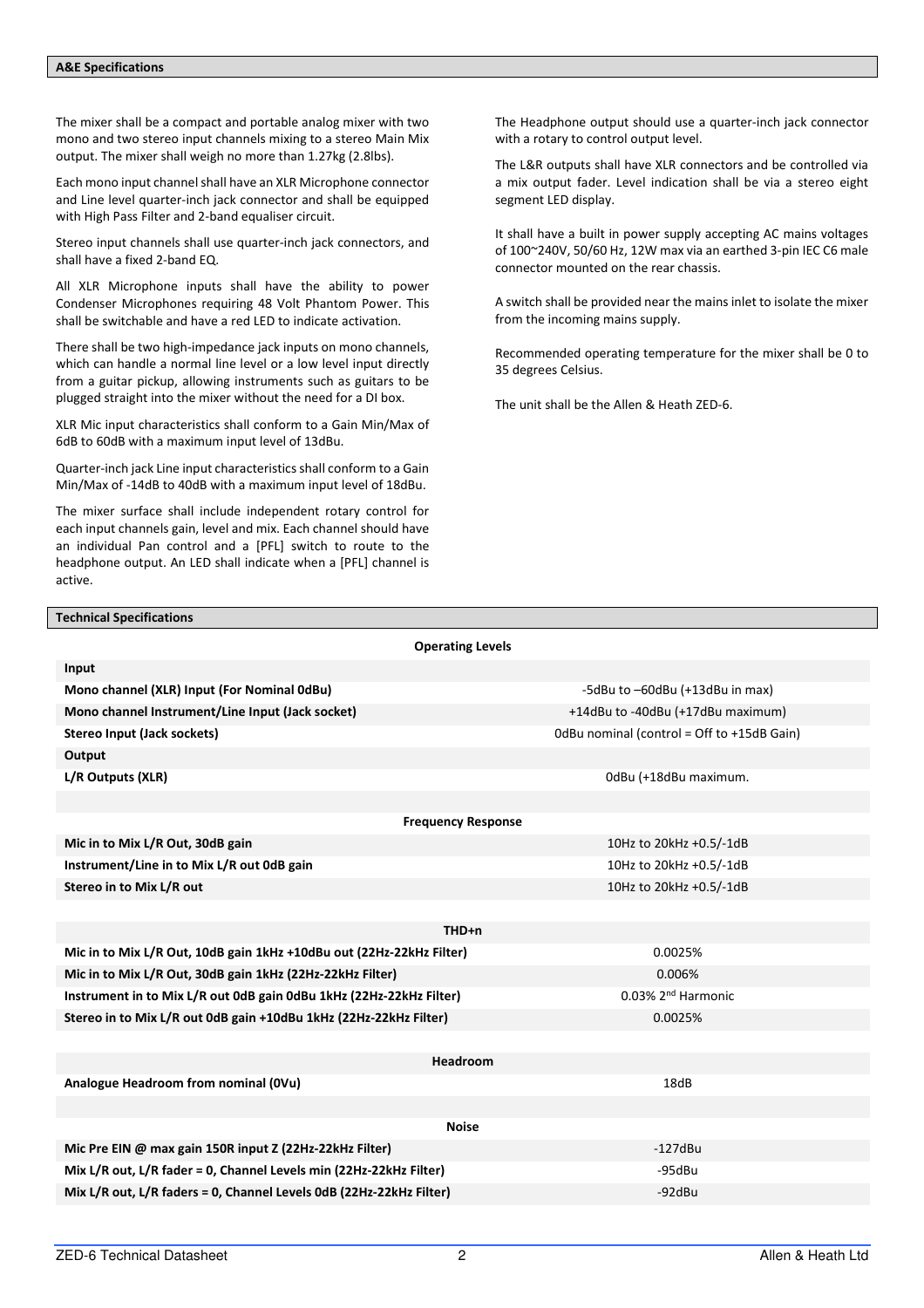

zED-6 Technical Datasheet 3 and 2009 and 2009 and 2009 and 2009 and 2009 and 2009 and 2009 and 2009 and 2009 and 2009 and 2009 and 2009 and 2009 and 2009 and 2009 and 2009 and 2009 and 2009 and 2009 and 2009 and 2009 and 2